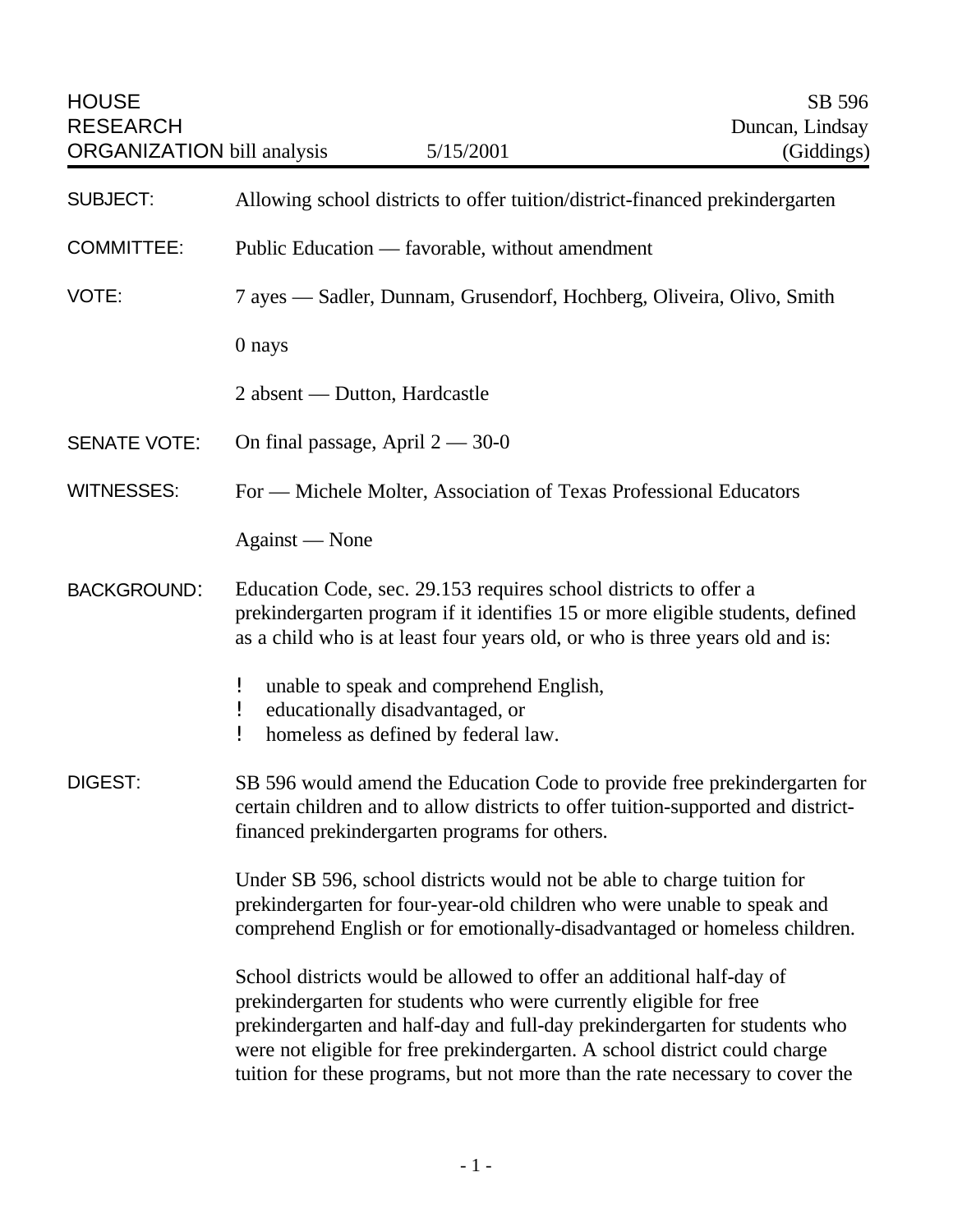## SB 596 House Research Organization page 2

costs of providing the program. The district would have to submit the proposed tuition rate to the education commissioner for approval.

The bill also would require school districts that offered prekindergarten classes to include the following information in their Public Education Information Management (PEIM) reports:

- ! demographic information on enrolled students, including those eligible for free tuition;
- ! the number of half-day and full-day prekindergarten classes offered, and
- ! the sources of funding for prekindergarten.

SB 596 would take immediate effect if finally passed by a two-thirds record vote of the membership of each house. Otherwise, it would take effect September 1, 2001, and would apply beginning with the 2001-2002 school year.

**SUPPORTERS** SAY: SB 596 is needed to provide all children with a solid foundation for a successful academic career. Most experts believe that what children learn between infancy and the time they begin kindergarten is the bedrock for all the rest of their intellectual development. Strong empirical evidence exists to show that prekindergarten programs improve language skills and reading scores. Studies show that students who participated in prekindergarten programs are less likely to drop out of school or to be involved in crime as they grow older.

> In the United States, government-funded prekindergarten programs tend to be aimed at poorer children, possibly based on an assumption that their parents are unable, unwilling, or unavailable to provide them with sufficient stimuli to prepare them for kindergarten. Many children from middle-class families, however, also may spend their days in barely adequate daycare or otherwise without the stimuli needed to prepare them for kindergarten. These children also could benefit from expanded access to prekindergarten programs. Depending on the cost of tuition, prekindergarten programs may provide working parents with an educational and safe alternative to day care.

> The bill would permit school districts to use local funds or to charge tuition to support additional prekindergarten programs. These additional programs